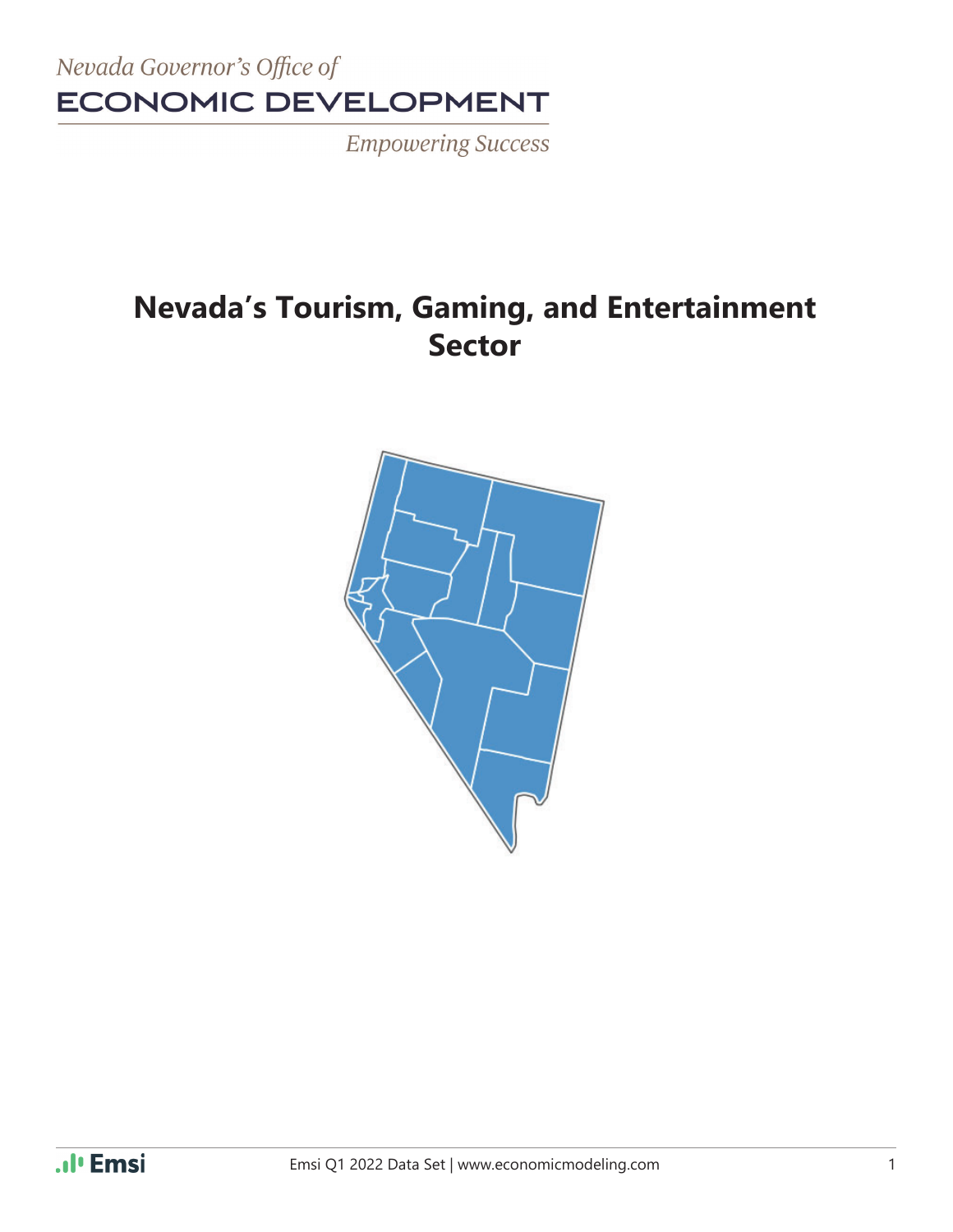## **Industry Summary for Tourism, Gaming and Entertainment**

| 318,850                     | (18.7%)              | \$41,954                     |
|-----------------------------|----------------------|------------------------------|
| Jobs (2021)                 | % Change (2011-2021) | Avg. Earnings Per Job (2021) |
| 102% above National average | Nation: -5.7%        | Nation: \$36,757             |

#### **Industry Detail**

| Payrolled Business Locations (2021) | 11,392                     |
|-------------------------------------|----------------------------|
| Jobs Multiplier                     |                            |
| Unemployed                          | Only Available for 2-Digit |

## **Regional Trends**



|           | <b>Region</b>                       | 2011 Jobs  | 2021 Jobs  | Change      | % Change |
|-----------|-------------------------------------|------------|------------|-------------|----------|
|           | Nevada                              | 392,419    | 318,850    | (73, 569)   | (18.7%)  |
|           | Las<br>Vegas-Henderson-Paradise, NV | 324,999    | 258,390    | (66, 609)   | (20.5%)  |
| $\bullet$ | Reno, NV                            | 43,515     | 38,634     | (4,881)     | (11.2%)  |
|           | <b>United States</b>                | 18,529,749 | 17,465,112 | (1,064,637) | (5.7%)   |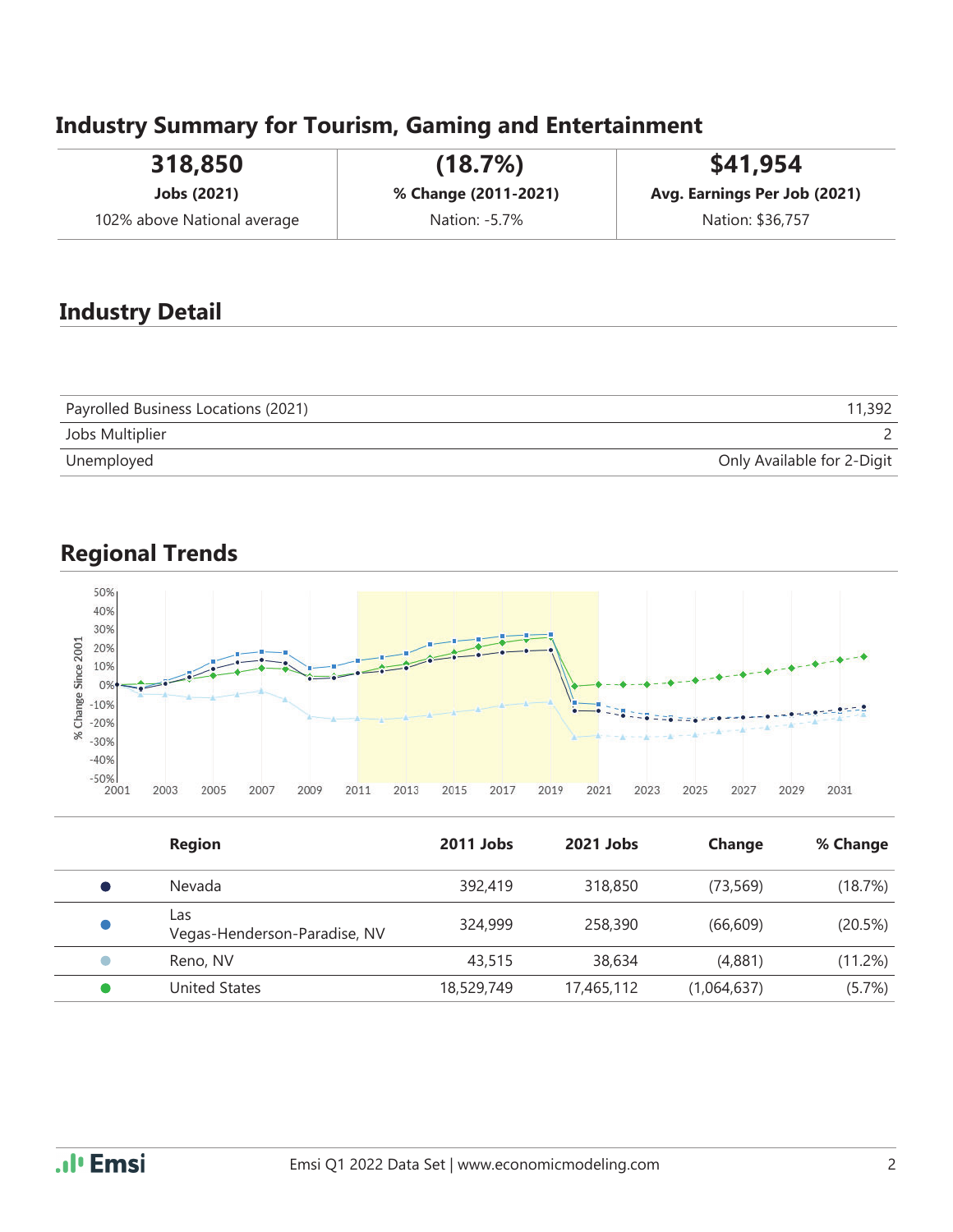## **Regional Breakdown of Nevada's Tourism, Gaming, and Entertainment Sector**

| <b>Region</b>          | 2011 Jobs | 2021 Jobs | 2011-2021<br><b>Change</b> | 2011-2021 %<br><b>Change</b> | Avg.<br><b>Earnings</b><br>Per Job | 2021<br><b>Location</b><br><b>Quotient</b> |
|------------------------|-----------|-----------|----------------------------|------------------------------|------------------------------------|--------------------------------------------|
| Clark County           | 324,999   | 258,390   | (66, 609)                  | (20%)                        | \$43,231                           | 2.32                                       |
| <b>Washoe County</b>   | 43,302    | 38,423    | (4,879)                    | (11%)                        | \$37,454                           | 1.46                                       |
| Douglas County         | 6,623     | 5,467     | (1, 156)                   | (17%)                        | \$43,898                           | 2.32                                       |
| Elko County            | 6,342     | 5,338     | (1,005)                    | (16%)                        | \$34,607                           | 2.10                                       |
| Carson City<br>County  | 3,807     | 3,710     | (97)                       | (3%)                         | \$31,928                           | 1.04                                       |
| Nye County             | 2,019     | 2,172     | 153                        | 8%                           | \$29,874                           | 1.41                                       |
| Lyon County            | 1,434     | 1,620     | 186                        | 13%                          | \$27,239                           | 1.01                                       |
| <b>Humboldt County</b> | 1,178     | 1,083     | (95)                       | (8%)                         | \$25,977                           | 1.18                                       |
| Churchill County       | 1,066     | 1,081     | 15                         | 1%                           | \$25,999                           | 0.92                                       |
| White Pine County      | 570       | 524       | (46)                       | (8%)                         | \$29,061                           | 1.05                                       |
| Lander County          | 220       | 212       | (8)                        | (4%)                         | \$21,613                           | 0.52                                       |
| <b>Storey County</b>   | 213       | 211       | (1)                        | (1%)                         | \$28,951                           | 0.10                                       |
| Mineral County         | 174       | 179       | 5                          | 3%                           | \$24,720                           | 0.91                                       |
| Pershing County        | 121       | 159       | 39                         | 32%                          | \$21,578                           | 0.65                                       |
| County not<br>reported | 178       | 133       | (45)                       | (26%)                        | \$165,001                          | 0.06                                       |
| <b>Lincoln County</b>  | 121       | 91        | (30)                       | (25%)                        | \$22,199                           | 0.53                                       |
| Eureka County          | 48        | 51        | 3                          | 7%                           | \$20,056                           | 0.11                                       |
| Esmeralda County       | ~10       | < 10      | Insf. Data                 | Insf. Data                   | Insf. Data                         | 0.14                                       |
|                        | 392,419   | 318,850   | (73, 569)                  | (19%)                        | \$41,954                           |                                            |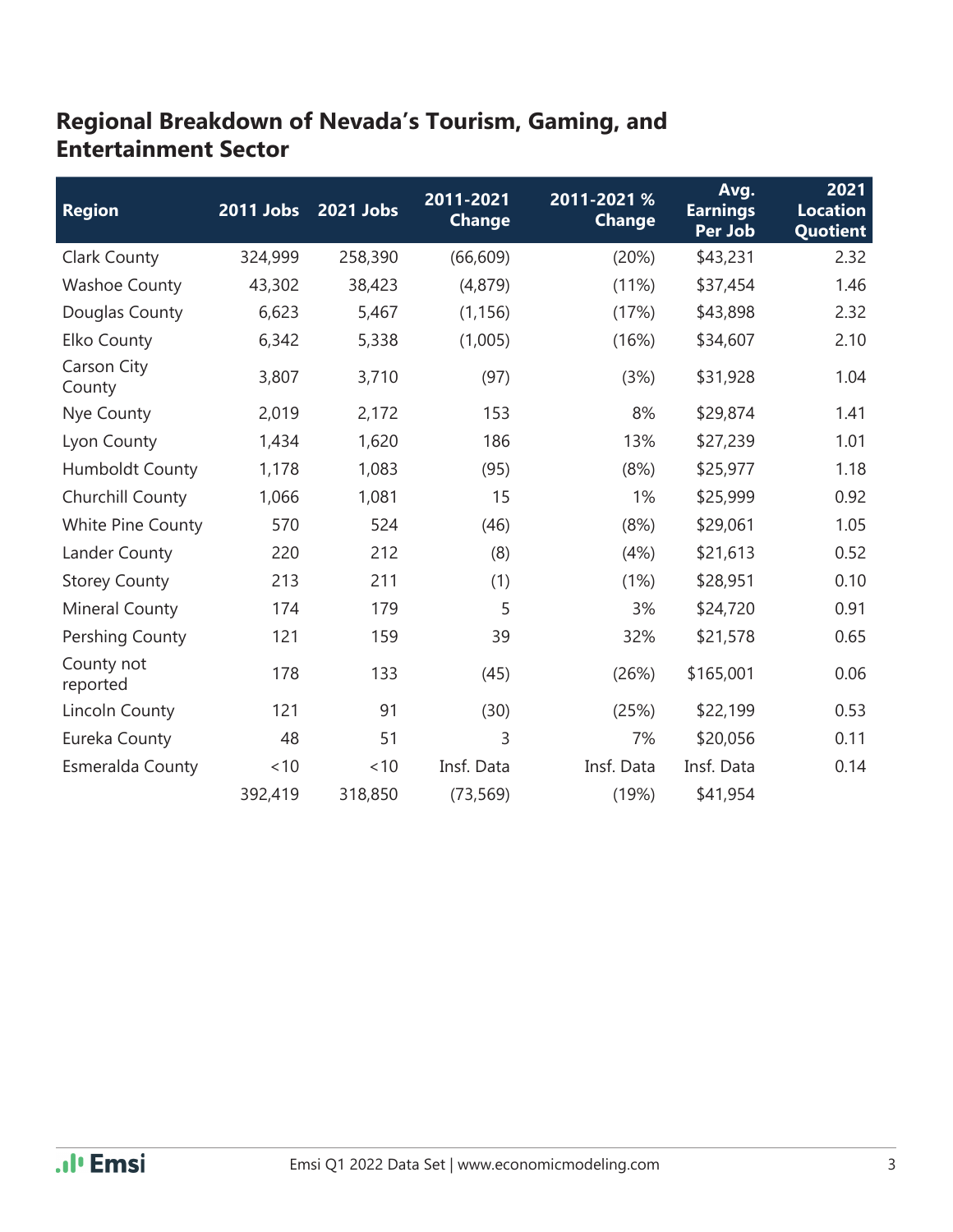## **Top Occupations Employed in these Industries**

| <b>Description</b>                   | <b>Employed in</b><br><b>Industry Group</b><br>(2021) | % of Total<br>Jobs in<br><b>Industry</b><br><b>Group (2021)</b> |
|--------------------------------------|-------------------------------------------------------|-----------------------------------------------------------------|
| <b>Fast Food and Counter Workers</b> | 34,259                                                | 10.7%                                                           |
| <b>Waiters and Waitresses</b>        | 26,316                                                | 8.3%                                                            |
| Cooks, Restaurant                    | 17,110                                                | 5.4%                                                            |
| <b>Gambling Dealers</b>              | 14,343                                                | 4.5%                                                            |
| Retail Salespersons                  | 14,052                                                | 4.4%                                                            |

## **Industry Requirements (Top Supply Chain)**

| <b>Purchases from</b>                                                    | <b>In-region Purchases</b> | <b>Imported Purchases</b> | <b>Total Purchases</b> |
|--------------------------------------------------------------------------|----------------------------|---------------------------|------------------------|
| Corporate, Subsidiary, and<br>Regional Managing Offices                  | \$2,082,300,182            | \$167,219,656             | \$2,249,519,838        |
| Lessors of Residential<br><b>Buildings and Dwellings</b>                 | \$428,639,047              | \$69,672,887              | \$498,311,934          |
| Offices of Real Estate Agents<br>and Brokers                             | \$397,136,191              | \$3,622,608               | \$400,758,799          |
| Lessors of Nonresidential<br><b>Buildings (except</b><br>Miniwarehouses) | \$293,111,441              | \$40,856,742              | \$333,968,183          |
| Internet Publishing and<br>Broadcasting and Web<br>Search Portals        | \$80,517,842               | \$213,967,094             | \$294,484,936          |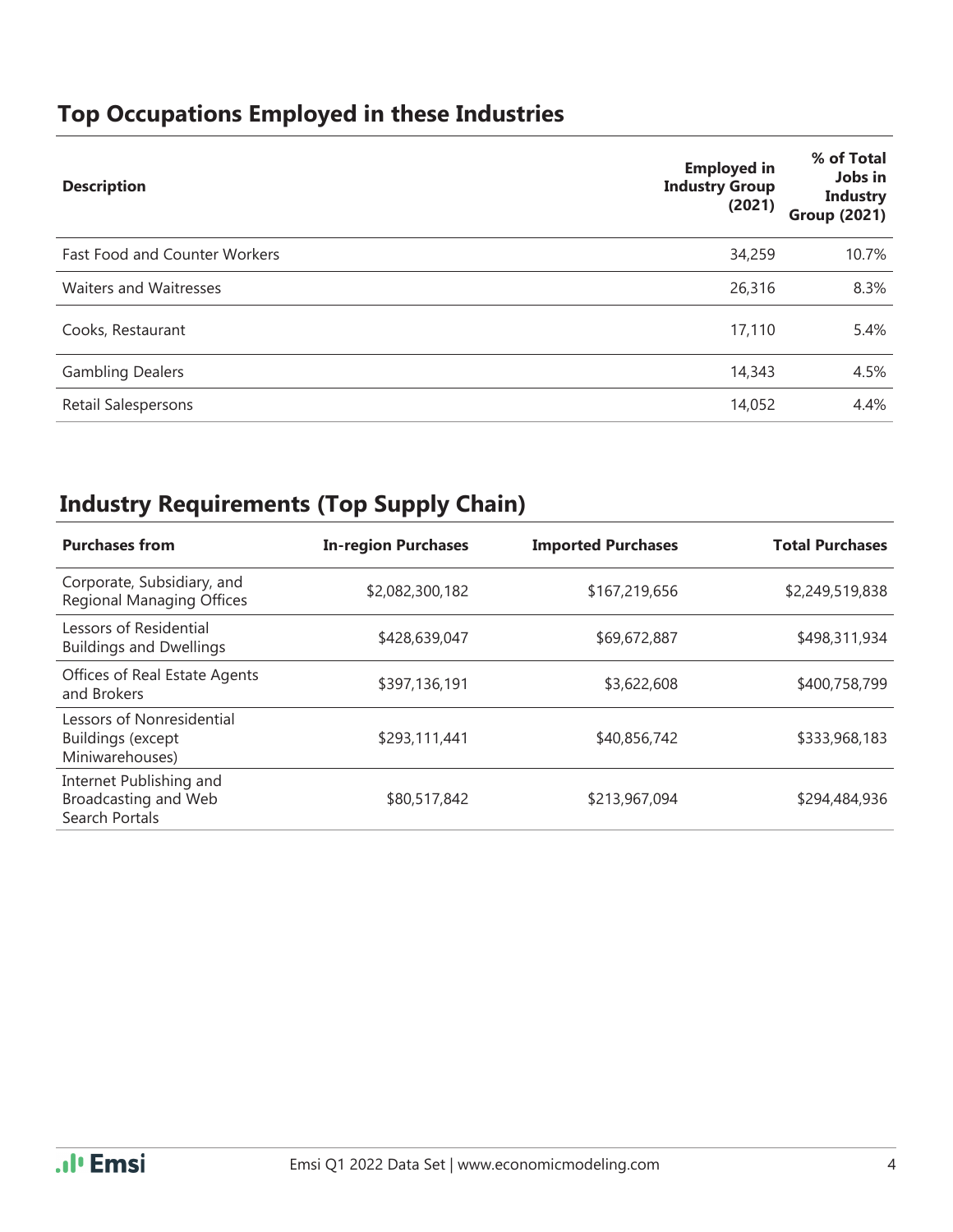## **Industry Gender Breakdown**



| Gender         |         | 2021 Jobs 2021 Percent |
|----------------|---------|------------------------|
| Males          | 160,747 | 50.4%                  |
| <b>Females</b> | 158,103 | 49.6%                  |

## **Industry Age Breakdown**



|           | Age       | 2021 Jobs | 2021 Percent |                                   |
|-----------|-----------|-----------|--------------|-----------------------------------|
| $\bullet$ | $14 - 18$ | 15,578    | $4.9\%$      |                                   |
| $\bullet$ | $19 - 24$ | 42,541    | $13.3\%$     |                                   |
| $\bullet$ | $25 - 34$ | 69,064    | 21.7%        |                                   |
| $\bullet$ | $35 - 44$ | 62,838    | 19.7%        | <b>Contract Contract Contract</b> |
| $\bullet$ | $45 - 54$ | 59,000    | $18.5\%$     |                                   |
| $\bullet$ | 55-64     | 48,173    | $15.1\%$     |                                   |
| $\bullet$ | $65+$     | 21,656    | 6.8%         | $\mathcal{L}$                     |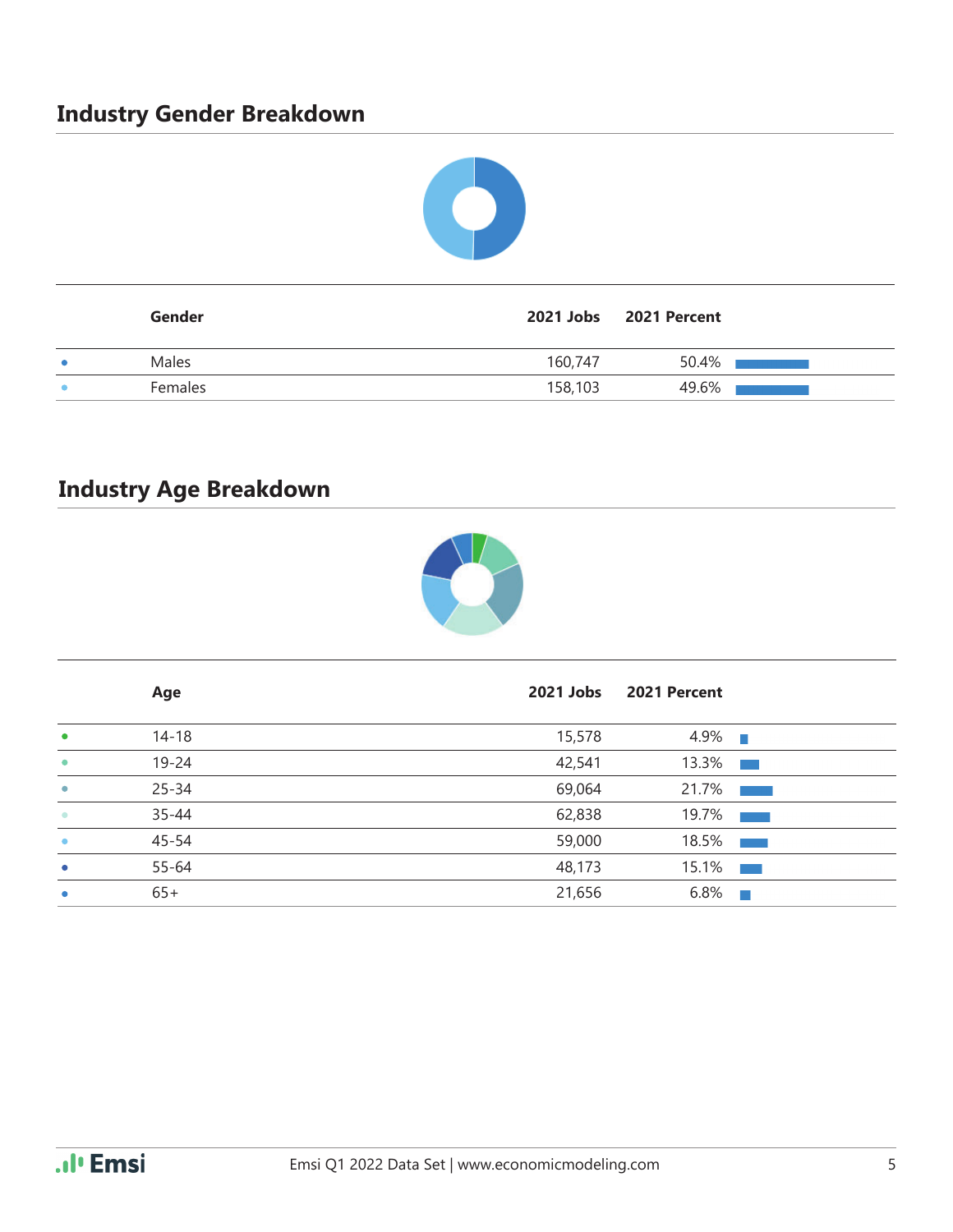## **Industry Race/Ethnicity Breakdown**



|           | <b>Race/Ethnicity</b>                     | 2021 Jobs | 2021 Percent |  |
|-----------|-------------------------------------------|-----------|--------------|--|
|           | White                                     | 133,231   | 41.8%        |  |
| $\bullet$ | Hispanic or Latino                        | 102,120   | 32.0%        |  |
| $\bullet$ | Asian                                     | 39,490    | $12.4\%$     |  |
| $\bullet$ | Black or African American                 | 30,916    | $9.7\%$      |  |
|           | Two or More Races                         | 9,305     | $2.9\%$      |  |
| $\bullet$ | Native Hawaiian or Other Pacific Islander | 1,987     | $0.6\%$      |  |
|           | American Indian or Alaska Native          | 1,800     | $0.6\%$      |  |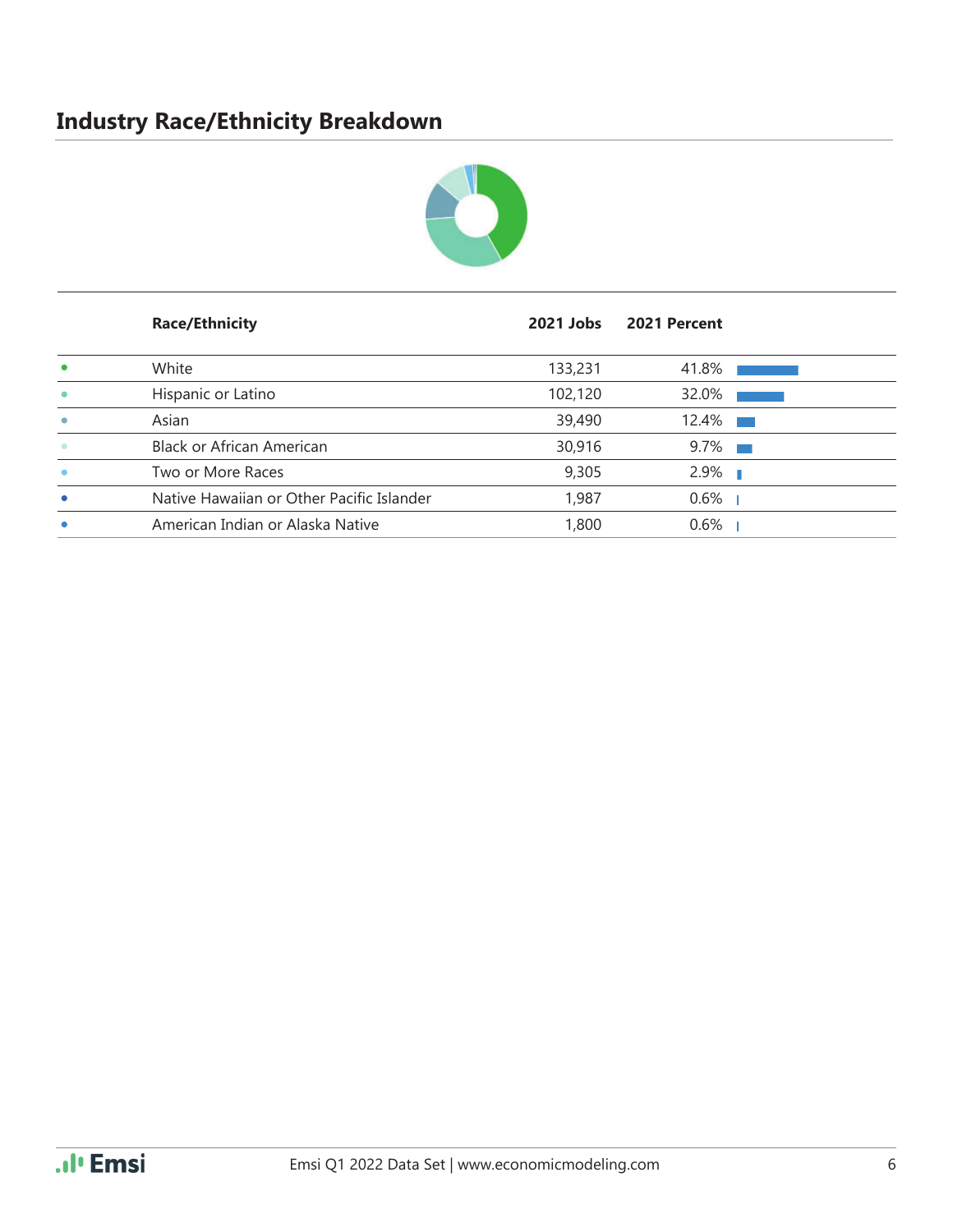#### **Industry Breakdown of Nevada's Tourism, Gaming, and Entertainment Sector**

| <b>NAICS</b> | <b>Description</b>                                                                       | 2011<br><b>Jobs</b> | 2021<br><b>Jobs</b> | 2011<br>$-2021$<br><b>Change</b> | Avg.<br><b>Earnings</b><br>Per Job | 2021<br><b>Location</b><br>Quotient |
|--------------|------------------------------------------------------------------------------------------|---------------------|---------------------|----------------------------------|------------------------------------|-------------------------------------|
| 721120       | Casino Hotels                                                                            | 178,010             | 108,388             | (69, 621)                        | \$50,555                           | 64.95                               |
| 722511       | <b>Full-Service Restaurants</b>                                                          | 48,766              | 50,482              | 1,716                            | \$31,726                           | 1.33                                |
| 722513       | Limited-Service Restaurants                                                              | 31,902              | 47,133              | 15,231                           | \$22,462                           | 1.23                                |
| 721110       | Hotels (except Casino Hotels) and<br>Motels                                              | 14,356              | 10,619              | (3,737)                          | \$45,972                           | 1.12                                |
| 452210       | <b>Department Stores</b>                                                                 | 11,927              | 8,168               | (3,759)                          | \$30,734                           | 1.00                                |
| 722515       | Snack and Nonalcoholic Beverage<br><b>Bars</b>                                           | 4,034               | 8,001               | 3,967                            | \$22,422                           | 1.16                                |
| 448140       | <b>Family Clothing Stores</b>                                                            | 5,644               | 5,992               | 348                              | \$27,001                           | 1.73                                |
| 713210       | Casinos (except Casino Hotels)                                                           | 9,052               | 5,746               | (3,306)                          | \$37,272                           | 12.11                               |
| 713940       | <b>Fitness and Recreational Sports</b><br>Centers                                        | 3,973               | 5,207               | 1,234                            | \$24,976                           | 1.11                                |
| 722410       | Drinking Places (Alcoholic Beverages)                                                    | 8,669               | 4,676               | (3,993)                          | \$30,739                           | 1.76                                |
| 713910       | Golf Courses and Country Clubs                                                           | 4,072               | 4,391               | 319                              | \$40,163                           | 1.36                                |
| 485320       | Limousine Service                                                                        | 2,309               | 4,294               | 1,985                            | \$29,243                           | 2.81                                |
| 713290       | <b>Other Gambling Industries</b>                                                         | 2,651               | 4,173               | 1,522                            | \$50,385                           | 10.56                               |
| 339999       | All Other Miscellaneous<br>Manufacturing                                                 | 5,570               | 4,167               | (1,403)                          | \$122,301                          | 6.68                                |
| 485310       | <b>Taxi Service</b>                                                                      | 8,095               | 3,620               | (4, 475)                         | \$36,799                           | 3.69                                |
| 711510       | Independent Artists, Writers, and<br>Performers                                          | 2,472               | 3,436               | 965                              | \$42,526                           | 1.39                                |
| 713990       | All Other Amusement and Recreation<br>Industries                                         | 1,564               | 3,353               | 1,789                            | \$33,656                           | 1.89                                |
| 722310       | <b>Food Service Contractors</b>                                                          | 3,571               | 2,543               | (1,028)                          | \$37,570                           | 0.71                                |
| 448120       | Women's Clothing Stores                                                                  | 4,390               | 2,480               | (1, 910)                         | \$37,917                           | 1.48                                |
| 448210       | Shoe Stores                                                                              | 2,927               | 2,361               | (567)                            | \$29,301                           | 1.58                                |
| 485113       | Bus and Other Motor Vehicle Transit<br>Systems                                           | 1,982               | 2,109               | 128                              | \$60,651                           | 7.01                                |
| 448190       | <b>Other Clothing Stores</b>                                                             | 1,749               | 1,864               | 115                              | \$29,003                           | 2.00                                |
| 512110       | Motion Picture and Video Production                                                      | 1,409               | 1,535               | 126                              | \$63,523                           | 0.65                                |
| 532111       | Passenger Car Rental                                                                     | 1,609               | 1,528               | (81)                             | \$42,367                           | 1.98                                |
| 448310       | Jewelry Stores                                                                           | 1,864               | 1,485               | (379)                            | \$66,580                           | 1.37                                |
| 561920       | Convention and Trade Show<br>Organizers                                                  | 4,952               | 1,413               | (3,539)                          | \$68,410                           | 5.58                                |
| 711320       | Promoters of Performing Arts,<br>Sports, and Similar Events without<br><b>Facilities</b> | 933                 | 1,070               | 137                              | \$97,640                           | 3.31                                |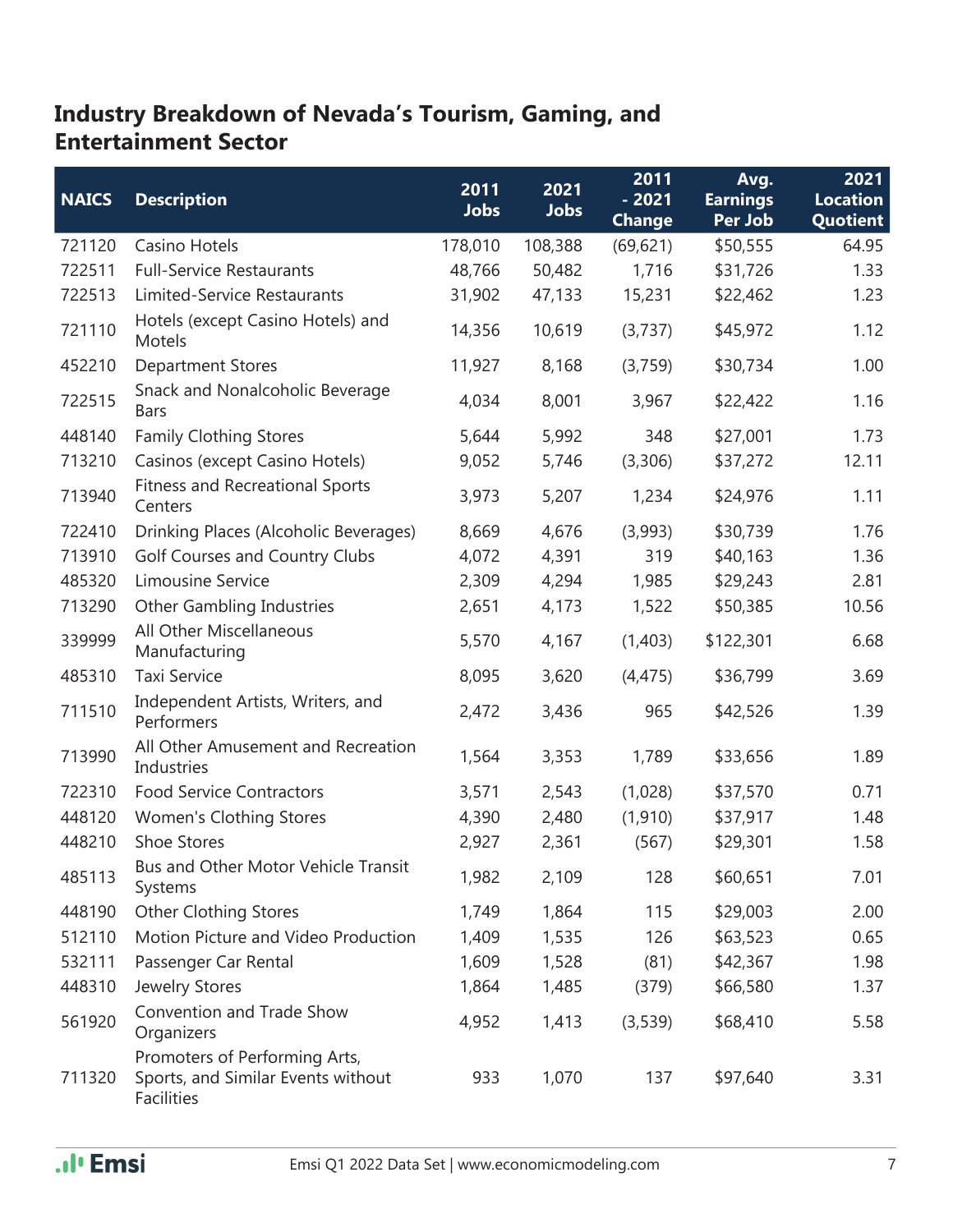| 722320 | Caterers                                                                                       | 882   | 1,024 | 142   | \$36,223  | 0.81 |
|--------|------------------------------------------------------------------------------------------------|-------|-------|-------|-----------|------|
| 561510 | <b>Travel Agencies</b>                                                                         | 1,245 | 995   | (250) | \$57,809  | 1.41 |
| 448150 | <b>Clothing Accessories Stores</b>                                                             | 1,288 | 988   | (299) | \$50,392  | 2.14 |
| 515120 | <b>Television Broadcasting</b>                                                                 | 1,040 | 960   | (80)  | \$80,411  | 0.85 |
| 561599 | All Other Travel Arrangement and<br><b>Reservation Services</b>                                | 1,499 | 873   | (626) | \$65,152  | 1.55 |
| 711211 | <b>Sports Teams and Clubs</b>                                                                  | 354   | 869   | 514   | \$535,100 | 1.37 |
| 532120 | Truck, Utility Trailer, and RV<br>(Recreational Vehicle) Rental and<br>Leasing                 | 451   | 856   | 404   | \$51,540  | 1.10 |
| 711310 | Promoters of Performing Arts,<br>Sports, and Similar Events with<br><b>Facilities</b>          | 362   | 669   | 308   | \$49,485  | 1.27 |
| 713110 | <b>Amusement and Theme Parks</b>                                                               | 339   | 630   | 291   | \$23,263  | 0.60 |
| 712110 | Museums                                                                                        | 431   | 628   | 198   | \$40,088  | 0.90 |
| 448110 | Men's Clothing Stores                                                                          | 970   | 608   | (362) | \$53,246  | 2.05 |
| 711130 | <b>Musical Groups and Artists</b>                                                              | 805   | 603   | (202) | \$41,776  | 1.14 |
| 512131 | Motion Picture Theaters (except<br>Drive-Ins)                                                  | 1,367 | 585   | (782) | \$20,037  | 1.31 |
| 515112 | <b>Radio Stations</b>                                                                          | 918   | 529   | (389) | \$71,200  | 1.05 |
| 711219 | <b>Other Spectator Sports</b>                                                                  | 679   | 517   | (162) | \$67,044  | 1.36 |
| 711190 | Other Performing Arts Companies                                                                | 1,347 | 514   | (834) | \$33,405  | 9.75 |
| 722330 | Mobile Food Services                                                                           | 203   | 465   | 262   | \$34,220  | 0.91 |
| 711410 | Agents and Managers for Artists,<br>Athletes, Entertainers, and Other<br><b>Public Figures</b> | 398   | 382   | (16)  | \$59,780  | 1.22 |
| 713920 | <b>Skiing Facilities</b>                                                                       | 485   | 373   | (112) | \$39,472  | 1.11 |
| 713950 | <b>Bowling Centers</b>                                                                         | 153   | 367   | 214   | \$23,477  | 0.83 |
| 448320 | Luggage and Leather Goods<br><b>Stores</b>                                                     | 438   | 354   | (84)  | \$63,494  | 3.64 |
| 561520 | <b>Tour Operators</b>                                                                          | 417   | 347   | (70)  | \$52,788  | 2.16 |
| 722514 | Cafeterias, Grill Buffets, and<br><b>Buffets</b>                                               | 722   | 341   | (381) | \$27,212  | 0.57 |
| 448130 | Children's and Infants' Clothing<br><b>Stores</b>                                              | 989   | 307   | (682) | \$20,509  | 0.93 |
| 713930 | <b>Marinas</b>                                                                                 | 247   | 300   | 54    | \$51,231  | 0.75 |
| 485999 | All Other Transit and Ground<br>Passenger Transportation                                       | 496   | 296   | (200) | \$43,051  | 1.10 |
| 711110 | Theater Companies and Dinner<br><b>Theaters</b>                                                | 1,103 | 292   | (810) | \$34,396  | 0.66 |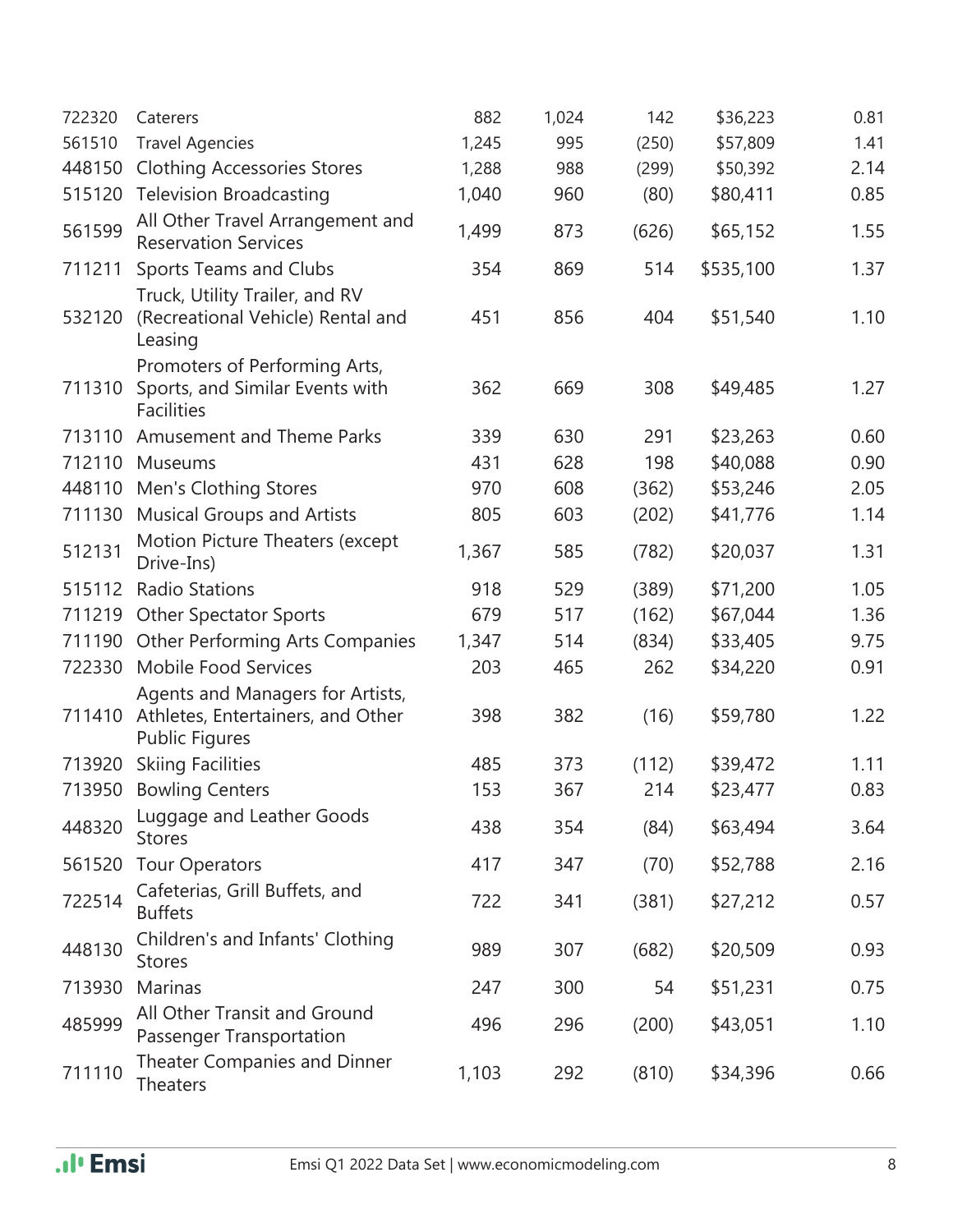| 721211 | RV (Recreational Vehicle) Parks<br>and Campgrounds                | 315         | 291 | (24)       | \$30,862  | 0.92  |
|--------|-------------------------------------------------------------------|-------------|-----|------------|-----------|-------|
| 487990 | Scenic and Sightseeing<br>Transportation, Other                   | 661         | 280 | (381)      | \$63,277  | 14.09 |
| 485510 | Charter Bus Industry                                              | 829         | 219 | (610)      | \$42,170  | 1.62  |
| 713120 | <b>Amusement Arcades</b>                                          | 220         | 212 | (8)        | \$36,631  | 1.07  |
| 487110 | Scenic and Sightseeing<br>Transportation, Land                    | 341         | 200 | (141)      | \$44,529  | 2.86  |
| 711212 | Racetracks                                                        | 258         | 177 | (81)       | \$86,393  | 0.76  |
|        | 532284 Recreational Goods Rental                                  | 98          | 157 | 59         | \$42,467  | 1.03  |
| 711120 | Dance Companies                                                   | 226         | 139 | (87)       | \$166,013 | 1.11  |
| 312120 | <b>Breweries</b>                                                  | 21          | 133 | 112        | \$53,652  | 0.17  |
| 512191 | <b>Teleproduction and Other</b><br><b>Postproduction Services</b> | 127         | 112 | (15)       | \$80,373  | 0.50  |
| 512240 | Sound Recording Studios                                           | 121         | 111 | (10)       | \$48,202  | 0.92  |
| 519190 | All Other Information Services                                    | 102         | 109 | 7          | \$65,886  | 0.44  |
| 312140 | <b>Distilleries</b>                                               | ~10         | 95  | Insf. Data | \$76,800  | 0.52  |
| 485210 | <b>Interurban and Rural Bus</b><br>Transportation                 | 92          | 91  | (1)        | \$52,622  | 0.77  |
| 721199 | All Other Traveler<br>Accommodation                               | 23          | 59  | 36         | \$33,352  | 0.39  |
| 712190 | Nature Parks and Other Similar<br>Institutions                    | 64          | 56  | (8)        | \$36,362  | 0.57  |
| 512290 | Other Sound Recording Industries                                  | 258         | 50  | (208)      | \$87,532  | 1.39  |
| 515111 | <b>Radio Networks</b>                                             | 46          | 50  | 4          | \$134,881 | 0.35  |
| 712130 | <b>Zoos and Botanical Gardens</b>                                 | 27          | 47  | 20         | \$27,382  | 0.14  |
| 512230 | <b>Music Publishers</b>                                           | 71          | 44  | (27)       | \$33,685  | 0.59  |
|        | 485119 Other Urban Transit Systems                                | < 10        | 43  | Insf. Data | \$78,472  | 7.16  |
| 721310 | Rooming and Boarding Houses,<br>Dormitories, and Workers' Camps   | 132         | 42  | (90)       | \$44,307  | 0.32  |
| 512132 | Drive-In Motion Picture Theaters                                  | 29          | 33  | 4          | \$12,648  | 1.36  |
| 512120 | Motion Picture and Video<br>Distribution                          | $\mathbf 0$ | 31  | 31         | \$116,389 | 0.39  |
| 487210 | Scenic and Sightseeing<br>Transportation, Water                   | 85          | 26  | (58)       | \$53,135  | 0.20  |
| 312130 | Wineries                                                          | ~10         | 23  | Insf. Data | \$27,572  | 0.04  |
| 515210 | Cable and Other Subscription<br>Programming                       | 36          | 21  | (14)       | \$124,216 | 0.05  |
| 561591 | <b>Convention and Visitors Bureaus</b>                            | 16          | 19  | 3          | \$47,715  | 0.28  |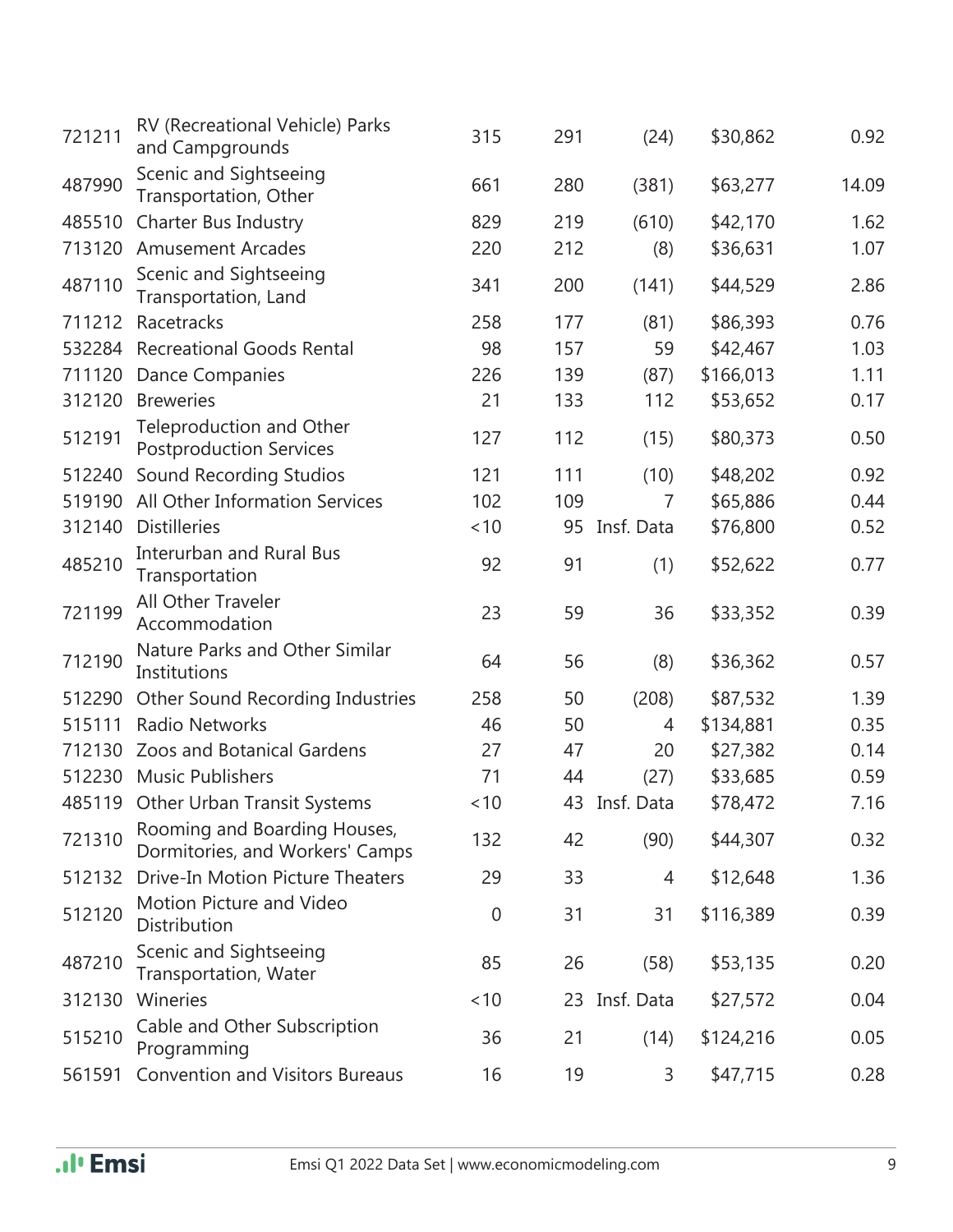| 512199 | Other Motion Picture and Video<br><b>Industries</b>     | 22             | 17       | (4)            | \$91,778   | 0.55 |
|--------|---------------------------------------------------------|----------------|----------|----------------|------------|------|
| 519110 | <b>News Syndicates</b>                                  | 29             | 14       | (15)           | \$92,565   | 0.14 |
| 712120 | <b>Historical Sites</b>                                 | ~10            |          | 14 Insf. Data  | \$40,170   | 0.13 |
| 721214 | Recreational and Vacation Camps<br>(except Campgrounds) | 24             | 12       | (12)           | \$31,023   | 0.05 |
| 721191 | Bed-and-Breakfast Inns                                  | 16             |          | <10 Insf. Data | Insf. Data | 0.03 |
| 512250 | Record Production and<br><b>Distribution</b>            | 27             |          | <10 Insf. Data | Insf. Data | 0.11 |
|        | 485112 Commuter Rail Systems                            | $\overline{0}$ | $\theta$ | $\overline{0}$ | \$0        | 0.00 |
|        | 485111 Mixed Mode Transit Systems                       | $\overline{0}$ | 0        | $\Omega$       | \$0        | 0.00 |
|        |                                                         | 392,419        | 318,850  | (73, 569)      | \$41,954   |      |